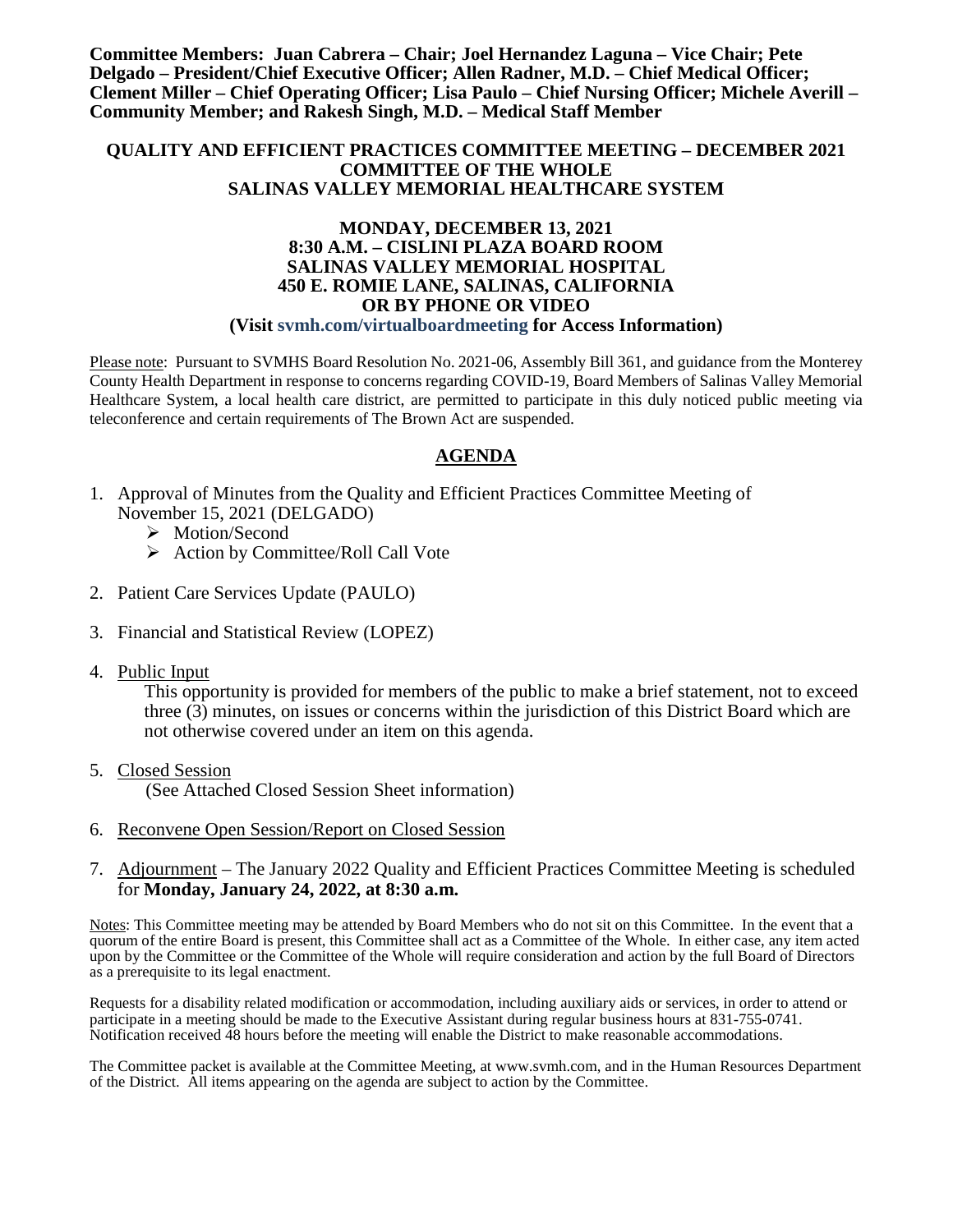### **SALINAS VALLEY MEMORIAL HEALTHCARE SYSTEM QUALITY AND EFFICIENT PRACTICES COMMITTEE MEETING OF THE BOARD OF DIRECTORS – COMMITTEE OF THE WHOLE**

## **AGENDA FOR CLOSED SESSION**

Pursuant to California Government Code Section 54954.2 and 54954.5, the board agenda may describe closed session agenda items as provided below. No legislative body or elected official shall be in violation of Section 54954.2 or 54956 if the closed session items are described in substantial compliance with Section 54954.5 of the Government Code.

## **CLOSED SESSION AGENDA ITEMS**

### **[ ] LICENSE/PERMIT DETERMINATION** (Government Code §54956.7)

**Applicant(s)**: (Specify number of applicants)

### **[ ] CONFERENCE WITH REAL PROPERTY NEGOTIATORS** (Government Code §54956.8)

**Property:** (Specify street address, or if no street address, the parcel number or other unique reference, of the real property under negotiation):

**Agency negotiator:** (Specify names of negotiators attending the closed session):

**Negotiating parties**: (Specify name of party (not agent):

**Under negotiation:** (Specify whether instruction to negotiator will concern price, terms of payment, or both):

### **[ ] CONFERENCE WITH LEGAL COUNSEL-EXISTING LITIGATION** (Government Code §54956.9(d)(1))

**Name of case:** (Specify by reference to claimant's name, names of parties, case or claim numbers): ,  $\overline{\phantom{a}}$  , or

**Case name unspecified:** (Specify whether disclosure would jeopardize service of process or existing settlement negotiations):

### **[ ] CONFERENCE WITH LEGAL COUNSEL-ANTICIPATED LITIGATION** (Government Code §54956.9)

Significant exposure to litigation pursuant to Section 54956.9(d)(2) or (3) (Number of potential cases):

Additional information required pursuant to Section 54956.9(e):

Initiation of litigation pursuant to Section 54956.9(d)(4) (Number of potential cases): \_\_\_\_\_\_\_\_\_\_\_\_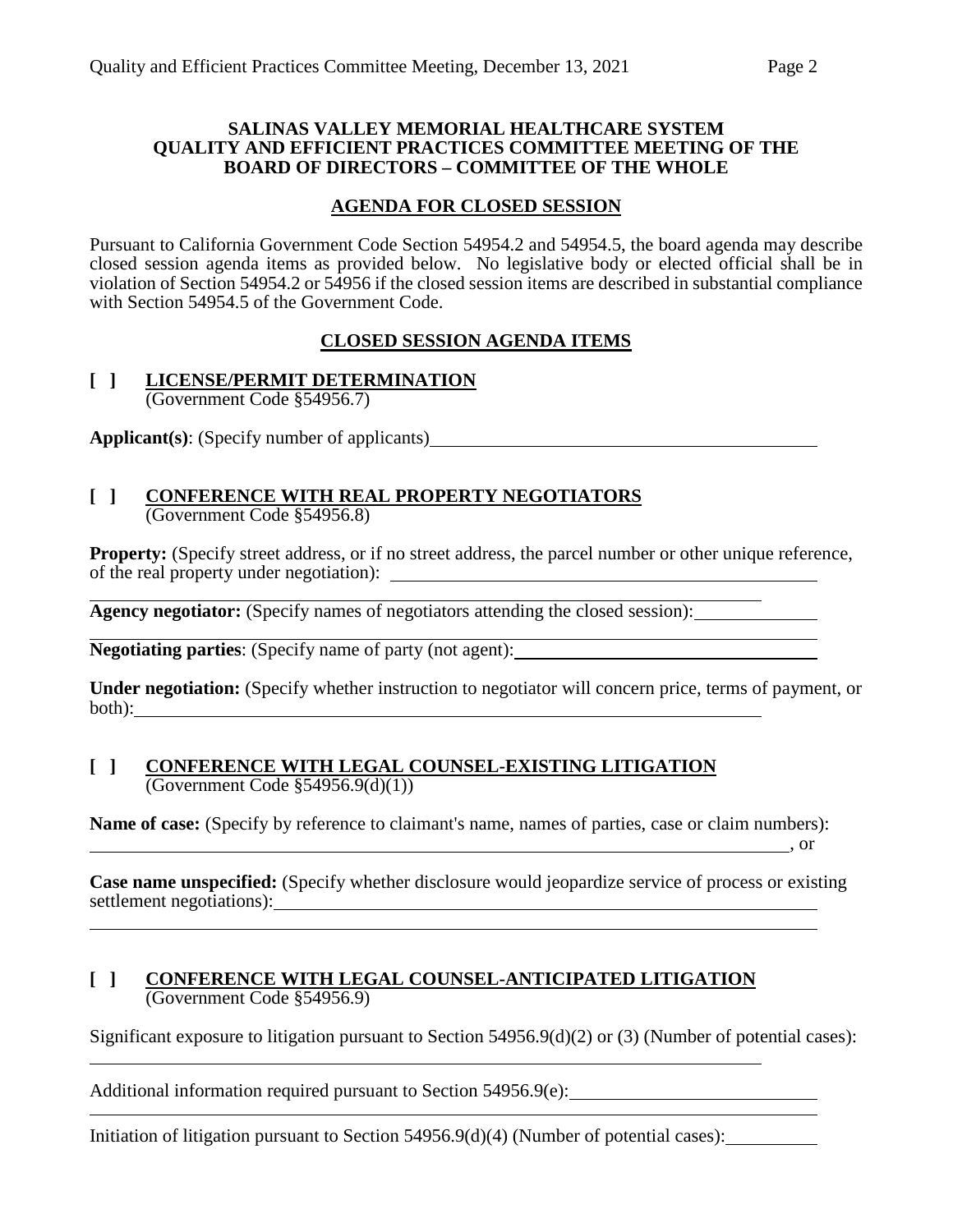## **[ ] LIABILITY CLAIMS**

(Government Code §54956.95)

**Claimant:** (Specify name unless unspecified pursuant to Section 54961):

**Agency claimed against**: (Specify name):

## **[ ] THREAT TO PUBLIC SERVICES OR FACILITIES** (Government Code §54957)

**Consultation with**: (Specify name of law enforcement agency and title of officer):

# **[ ] PUBLIC EMPLOYEE APPOINTMENT**

(Government Code §54957)

**Title**: (Specify description of position to be filled):

## **[ ] PUBLIC EMPLOYMENT**

(Government Code §54957)

**Title:** (Specify description of position to be filled):

### **[ ] PUBLIC EMPLOYEE PERFORMANCE EVALUATION** (Government Code §54957)

**Title:** (Specify position title of employee being reviewed):

## **[ ] PUBLIC EMPLOYEE DISCIPLINE/DISMISSAL/RELEASE** (Government Code §54957)

(No additional information is required in connection with a closed session to consider discipline, dismissal, or release of a public employee. Discipline includes potential reduction of compensation.)